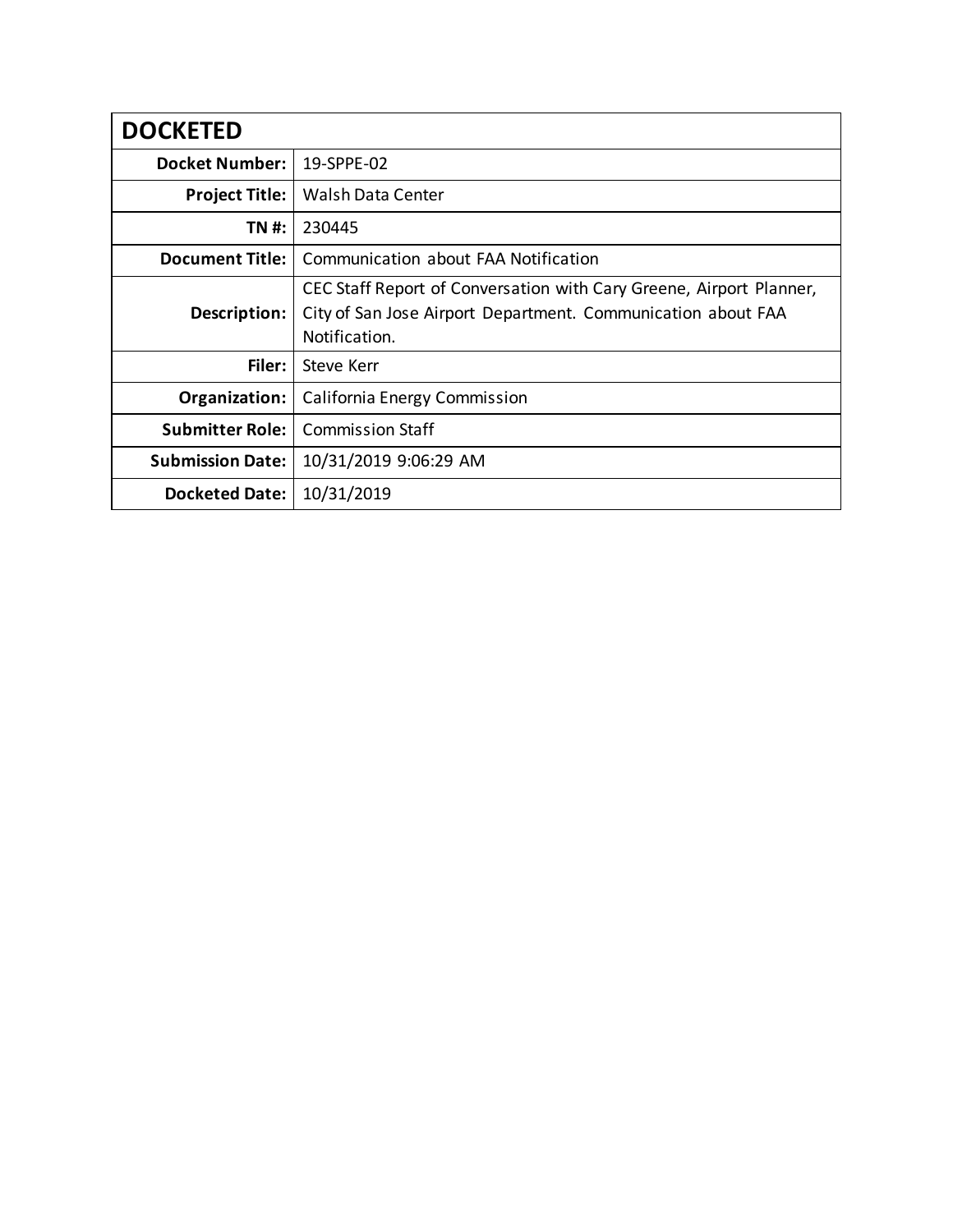## *CALIFORNIA ENERGY COMMISSION REPORT OF CONVERSATION Page 1 of 2*



| <b>Siting, Transmission</b><br>and Environmental<br><b>Protection Division</b> |                                                                   |                                         |                              | FILE: n/a |       |                                |  |
|--------------------------------------------------------------------------------|-------------------------------------------------------------------|-----------------------------------------|------------------------------|-----------|-------|--------------------------------|--|
|                                                                                |                                                                   | <b>PROJECT TITLE: Walsh Data Center</b> |                              |           |       | <b>Docket: 19-SPPE-02</b>      |  |
| <b>TECHNICAL AREA(s): Land Use/Transportation</b>                              |                                                                   |                                         |                              |           |       |                                |  |
| Telephone                                                                      |                                                                   | $\boxtimes$ Email                       | <b>Meeting Location: N/A</b> |           |       |                                |  |
| <b>NAME(s):</b>                                                                | <b>CEC</b>                                                        | Andrea Koch, Planner II,                | <b>DATE:</b><br>10/25/19     |           | TIME: | $2:54 \text{ pm}$ ,<br>3:35 pm |  |
| <b>WITH:</b>                                                                   | Cary Greene, Airport Planner, City of San Jose Airport Department |                                         |                              |           |       |                                |  |
| <b>SUBJECT:</b>                                                                |                                                                   | Communication about FAA Notification    |                              |           |       |                                |  |

## **COMMENTS:**

Andrea Koch, Planner II for the CEC, asked Cary Greene, Airport Planner for the City of San Jose, follow-up questions regarding his Walsh Data Center comments (docketed under TN 230433). In response, Mr. Greene stated that the Federal Aviation Administration (FAA) is likely to find the project's structure height of 122.5 feet a hazard to aircraft and require a lower structure height. Mr. Greene also provided instructions on filing FAA Form 7460-1 for FAA notification and comment.

The following are Andrea Koch's questions followed by Cary Greene's responses:

1) You stated that proposed structures on the site more than one story in height require FAA airspace review. Similar to what you stated, we calculated a height threshold of approximately 14 feet. What would you consider to be the height of a one-story building that would require FAA notification? And is there a general policy where if a site is very close to the airport, at least one story in height is generally allowed before FAA notification is needed, just because any feasible development of the property requires at least one story?

Response: It's the 100:1 slope from any point of the SJC runways that triggers the need for filing with the FAA, so as long as your team has calculated the elevations of that slope over the project site, just use that precise information. Generally-speaking, my office assumes that a typical one-story structure off the airport would fall below the 100:1 slope.

2) How likely do you think it is that the FAA would issue a Determination of No Hazard for the 122.5-foot structure? It looks like the project site has FAR Part 77 surfaces of 162 feet and 212 feet above it (although I know from you that the FAA sometimes is more restrictive than this).

Response: According to the data available to my office, the FAA is likely to find a proposed 122.5-ft. high structure at that site to be a "presumed hazard" that needs to be redesigned at a lower height (that the FAA would specify). Again, there are additional airspace surfaces that the FAA uses that, for this site, are lower than the standard Part 77